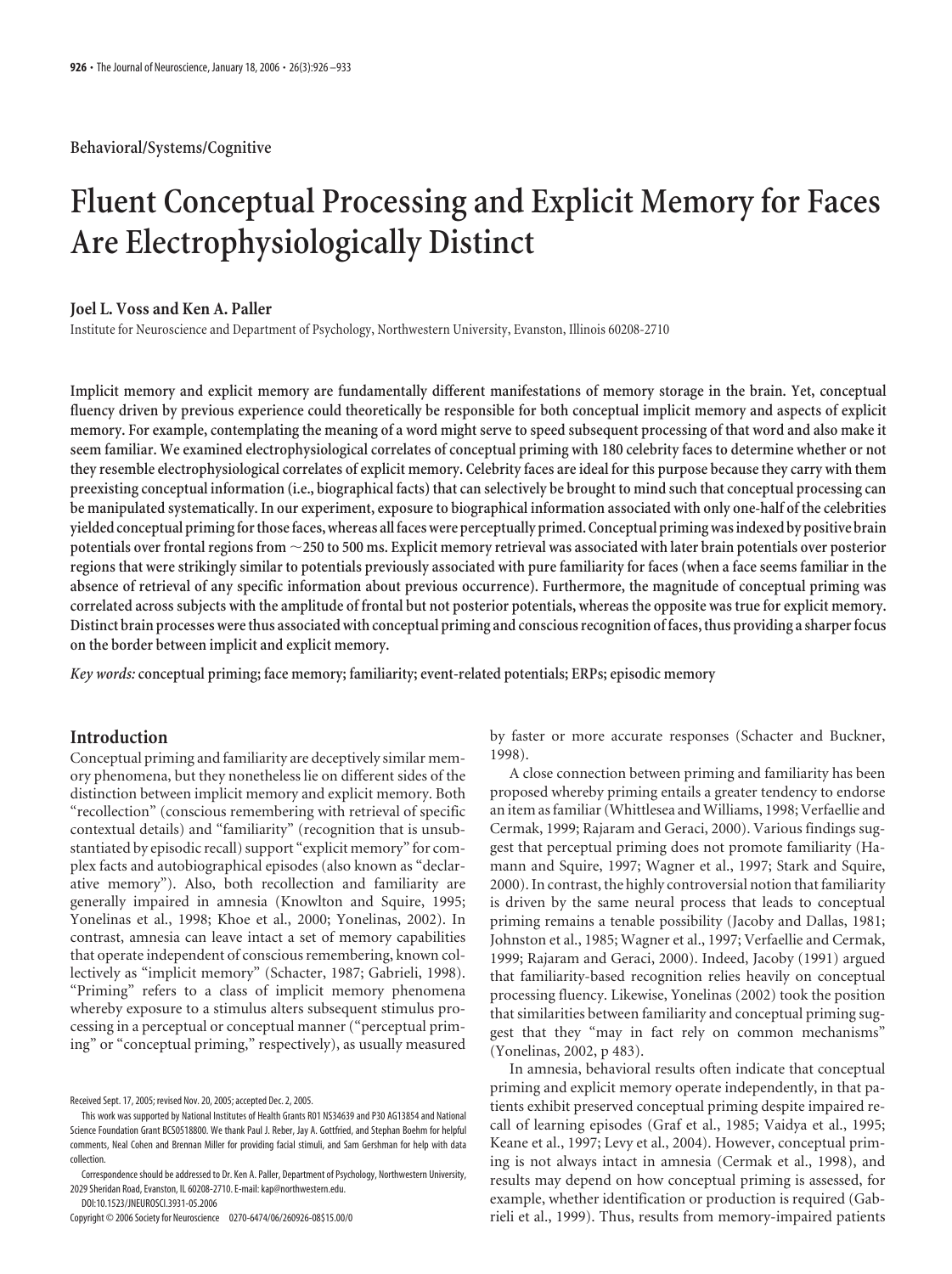

Figure 1. Schematic representation of the experimental design in experiment 1, including timing parameters. The construction of phase 1 produced two classes of famous faces, primed and unprimed, that varied systematically in the degree to which associated conceptual knowledge was activated. The biographical information applied only to the primed faces (e.g., the 3 biographical cues depicted here apply to the primed celebrity). Brain potentials were recorded in phase 2 while speeded responses to each famous face were obtained. Deciding that a face is famous tends to entail access to relevant biographical facts, and we hypothesized that this response would be facilitated for faces to the extent that associated biographical information was activated in phase 1. Primed and unprimed faces were presumablysubject to equivalent perceptual priming from viewing faces in phase 1. Conceptual priming was thus exhibited in phase 2 by faster and more accurate responses for primed compared with unprimed

faces. An assessment of explicit memory in phase 3 revealed the extent to which each celebrity was known to each participant. Brain potential differences based on conceptual priming and explicit memory were thus contrasted for the same set of stimuli

to date have not conclusively specified the functional relationship between these memory phenomena.

If conceptual priming and familiarity rely on common mechanisms, one might expect neural correlates of the two memory phenomena to coincide and overlap to a large extent. Therefore, we set out to examine neural correlates of conceptual priming and test the hypothesis that they match those of familiarity. A high degree of similarity would support the hypothesis of a close functional connection between the two, whereas a lack of similarity would imply that conceptual priming and familiarity reflect disparate memory phenomena.

We used direct measures of neural activity, averaged electroencephalographic (EEG) responses time-locked to particular events such as a class of stimuli. These event-related potentials (ERPs) were elicited in a novel behavioral paradigm that enabled us to identify neural correlates of conceptual priming and explicit memory for the same set of face stimuli with task requirements held constant.

# **Materials and Methods Experiment 1**

#### *Subjects*

within the same task.

Behavioral and ERP data were collected from 10 right-handed native English speakers (six females; age, 18 –19 years). ERP data recorded from an additional three subjects were excluded because of excessive eyemovement artifacts such that too few uncontaminated trials were available. The pattern of behavioral results for the 10 subjects contributing ERP data was identical to that for the entire group of 13 subjects. Behavioral data are thus reported for the entire group.

#### *Materials*

Facial stimuli consisted of 180 photographs of celebrities (actors, politicians, musicians, professional athletes, and television personalities) and 180 photographs of nonfamous individuals. The format of famous and nonfamous faces was similar and included only the head, in grayscale, on a black background. Famous and nonfamous faces were divided into two sets of 90 (mean percentage of females in each set, 50.3%).

Three biographical cues were compiled for each famous individual. The name was always used as a cue, as well as two other short identifying pieces of information. Additional cues most often included the title of a film or song, a television role, or a political office, and are given in supplemental Table 1 (available at www. jneurosci.org as supplemental material).

For each participant, one of the two sets of 90 famous faces was used for the condition designated the "primed" condition (see below). Participants were exposed to biographical cues for those 90 celebrities and did not see the biographical cues for the other 90 celebrities. The set of celebrities assigned to the primed condition was counterbalanced across ERP subjects.

#### *Experimental design*

The experiment comprised three distinct phases.

*Biographical matching test (phase 1).* Participants viewed faces belonging to three conditions: primed, unprimed, and nonfamous. The goal was for participants to think about personspecific information primarily for the primed

celebrities. Biographical information was shown on the screen just before each face. Participants indicated via button press whether each face matched the biographical cue that preceded it (Fig. 1). "Primed faces" were 90 celebrity photographs preceded by a matching biographical cue. "Unprimed faces" were 90 celebrity photographs preceded by a biographical cue for a randomly selected primed face. Each of 90 nonfamous faces was also preceded by a biographical cue for a randomly selected primed face. In the unprimed and nonfamous conditions, mismatching name cues did not necessarily match on gender. The priming phase was divided into three segments such that each of the 270 faces was presented once per segment, each time with a different biographical cue. The specific information pertaining to each primed celebrity appeared nine times (once per segment with the matching celebrity, once per segment with celebrity faces from the unprimed condition, and once per segment with nonfamous faces). Faces were shown in random order at a fast rate, as shown in Figure 1. This rapid presentation format, along with the task requirement to maintain information regarding a primed celebrity while evaluating each face and producing a response, functioned to limit the recall of information related to unprimed celebrities. This procedure thus provoked subjects to bring to mind a greater amount of conceptual information regarding primed than unprimed individuals, allowing us to obtain measures of conceptual priming in the next phase of the experiment.

*Conceptual priming test (phase 2).* Approximately 5 min after phase 1, each of the 270 faces was shown again along with 90 nonfamous faces never seen before (to equate the number of famous and nonfamous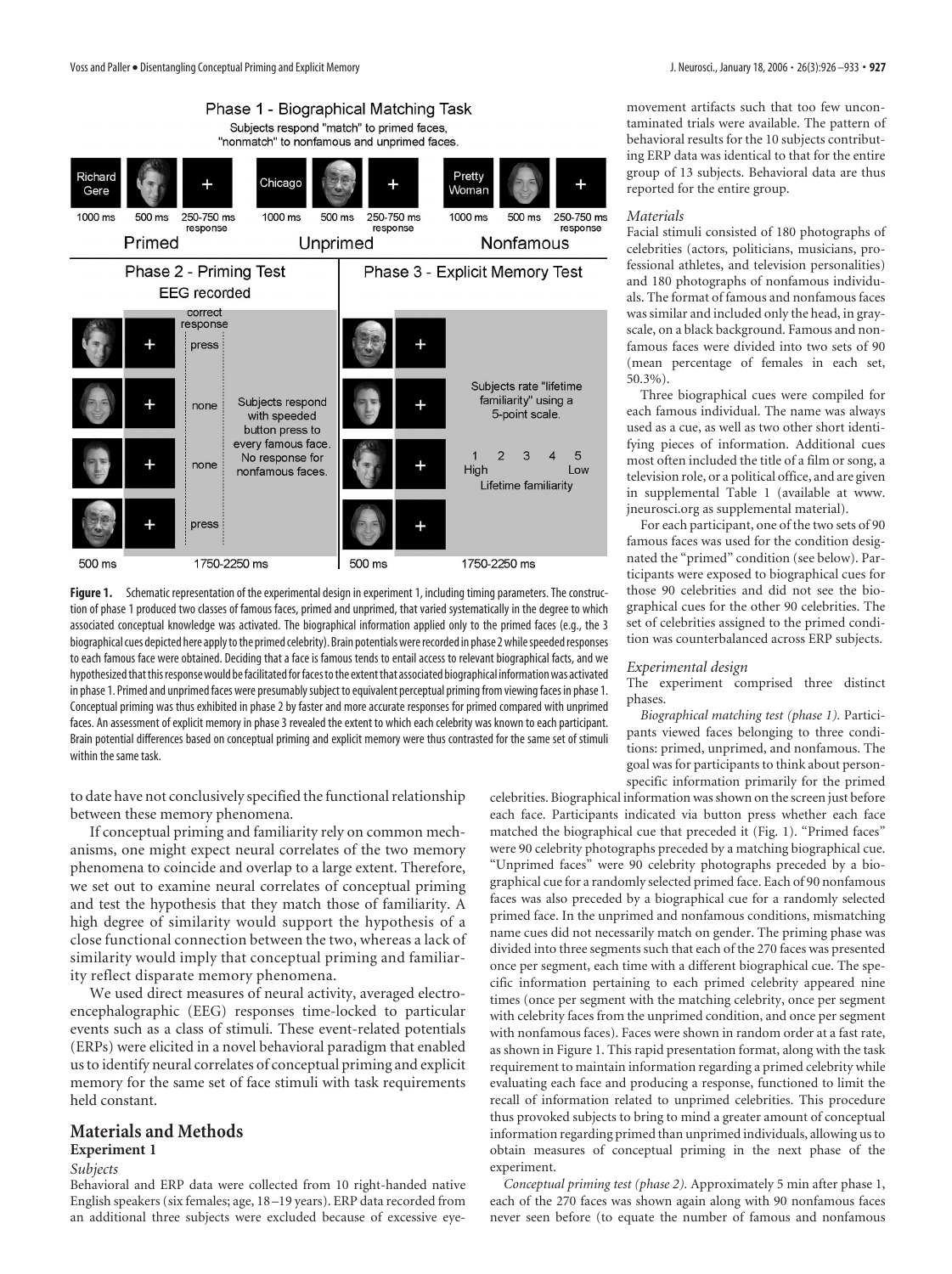faces). Subjects made a speeded go/no-go response by pressing a button as quickly as possible after each famous face (not pressing any button in response to nonfamous faces). Faces were presented in random order. Given that deciding whether a face is famous entails accessing pertinent conceptual information, we expected that responses to famous faces that were recently conceptually primed would be facilitated relative to those that were not.

*Explicit memory test (phase 3).* The assessment of explicit memory followed phase 1 by  $\sim$  25 min. Stimuli and presentation parameters were identical to those in phase 2, except that stimuli were presented in a different random order. For each famous and nonfamous face, subjects made a rating using a five-point scale in which "1" corresponded to "very familiar" and "5" corresponded to "not familiar at all." This test can be said to measure "lifetime familiarity," as assessed in a recent study of explicit memory (Diana et al., 2005), in that subjects were instructed to quickly make a gut-level memory assessment for which the source of the memory was irrelevant (i.e., it could include their experiences before the experiment or experiences during the experiment). This probe was designed to determine the extent to which each famous face was known to each participant while potentially remaining sensitive to the influence of previous phases of the experiment, thus yielding a behavioral index of the relative amount of explicit memory of any type occurring in response to each face. Given that ERP measures are potentially sensitive to any type of retrieval that takes place, this somewhat general measure of explicit memory (including both episodic and semantic retrieval) is useful for also being sensitive to these multiple influences of memory on face processing.

#### *ERP data acquisition*

EEG recordings were made during phase 2 from 59 scalp sites using tin electrodes embedded in an elastic cap at locations designed to provide fairly even coverage across the scalp. Four channels were used for monitoring horizontal and vertical eye movements, and trials contaminated by electro-ocular artifacts were excluded from ERP analyses. Impedance was lowered to 5 k $\Omega$  or less. EEG signals were collected with a bandpass of 0.05–200 Hz, sampled at a rate of 1000 Hz, and rereferenced off-line to average mastoids. Each averaging epoch lasted 1200 ms, including 100 ms before stimulus onset. Baseline correction was performed by subtracting the mean amplitude over the prestimulus interval from every poststimulus time point.

#### *ERP analysis*

ERPs elicited by famous faces during phase 2 were averaged in two different ways: (1) ERPs were computed as a function of conceptual priming based on the presentation of biographical information during phase 1 (i.e., primed vs unprimed conditions); and (2) ERPs were computed as a function of subsequent ratings during phase 3, with faces endorsed with a high familiarity rating (1 or 2 on the five-point scale) operationally defined as high in explicit memory retrieval (HEM) and those endorsed with a low rating (3, 4, or 5) defined as low in explicit memory retrieval (LEM). Responses to famous faces that were not endorsed as famous in phase 2 (10% on average) were excluded from both analyses.

ERP waveforms included data from 10 subjects for the primed/ unprimed contrast and data from 8 subjects for the HEM/LEM contrast. Two subjects were excluded from the latter analysis because nearly all celebrities were endorsed with high ratings during phase 3, such that there were too few trials  $(<$  20) in the LEM condition. Data from a total of eight subjects were suitable for comparisons of primed and unprimed faces matched in explicit memory and of HEM and LEM faces matched in priming.

Formal statistical comparisons were performed on ERP waveforms derived from two different electro-ocular artifact identification procedures. Our standard approach was to reject trials with artifacts in the  $-100$  to  $1100$  ms range (23% of trials, on average; SEM, 0.04%). Formal statistical comparisons focused on the first 750 ms after stimulus onset, whereas many of the artifacts occurred after this interval. Therefore, a supplementary analysis identified artifacts within the first 750 ms of each trial, such that only 9% of trials were rejected. This supplementary analysis yielded an identical pattern of results as the main analysis (i.e., the

same null hypotheses were rejected, but with different levels of significance), and so statistical results from the main analysis are emphasized and artifact-free ERP waveforms for the entire epoch are presented.

Significant differences in ERP measurements were evaluated using repeated-measures ANOVA ( $\alpha = 0.05$ ) with Geisser–Greenhouse corrections when necessary. *Post hoc* pairwise comparisons were reported only if significant after Bonferroni's correction. Time-course analyses were conducted using consecutive 5 ms averaging windows with uncorrected pairwise comparisons between corresponding windows from each condition. For presentation purposes only, waveforms were smoothed with a 55 Hz low-pass, zero-phase-shift Butterworth filter.

#### **Experiments 2 and 3**

Behavioral data were collected from six subjects in experiment 2 (three females; age, 18 –20 years) and six subjects in experiment 3 (four females; age, 18 –19 years). Except for the following modifications, experiments 2 and 3 (behavioral control experiments) were conducted exactly as described above. In both experiments, EEG recordings were not made. Also, in both experiments there were changes for the unprimed condition in phase 1. In experiment 2, meaningless strings of characters (consonants and punctuation) preceded unprimed faces. Subjects responded to each face using one of three buttons to indicate whether the preceding information matched, did not match, or was neutral (meaningless character strings). "Neutral" responses were made by pressing the appropriate response button three times while counting backward from three, such that recall of information related to unprimed celebrities was minimized by taxing working memory, as accomplished in experiment 1 using biographical information. In phase 1 of experiment 3, an appropriate gender description ("male" or "female") preceded every unprimed face. One-half of the nonfamous faces were preceded by an inappropriate gender description instead of a celebrity fact. Subjects responded "match" (all primed and unprimed faces) or "nonmatch" (only nonfamous faces). All gender responses were made three times while counting backward, such that working memory during unprimed faces was taxed to a similar extent in all three experiments.

# **Results**

## **Behavior**

Conceptual priming was found both in speed and accuracy of button-press responses in phase 2. A high proportion of the celebrity faces were endorsed as famous during the priming test (90%; SE, 1.85%). On average, reaction times (RT) on correct trials were 32 ms faster for primed faces than for unprimed faces  $(t_{(12)} = 3.08; p = 0.01; \text{ mean RTs}, 620 \text{ and } 652 \text{ ms}, \text{ respectively}).$ Every subject exhibited RT priming (range, 4 –71 ms). In addition, all subjects achieved higher accuracy for primed than unprimed faces ( $t_{(12)} = 4.96$ ;  $p < 0.001$ ; mean hit rate, 93 and 86%, respectively). Subjects responded incorrectly to nonfamous faces very infrequently, and these false alarms occurred equally often for nonfamous faces presented for the first time during phase 2 (mean, 5.7%) and nonfamous faces repeated from phase 1 (mean, 5.7%). Behavioral responding for these two types of nonfamous faces also did not differ in phase 3 ( $t_{(12)} = 1.41$ ;  $p =$ 0.18) and so are considered together in all other analyses.

In related priming studies, Dobbins et al. (2004) showed that response learning can contribute to priming effects. Here, a relative facilitation for responding "yes" in phase 2 for primed compared with unprimed faces could theoretically have resulted because of the fact that primed faces received match responses in phase 1 whereas unprimed faces received nonmatch responses. Results from experiments 2 and 3 ruled out this possibility, because the same magnitude of priming was observed using different response requirements in these two behavioral control experiments. In both designs, primed and unprimed faces received the same response in phase 1, and RT priming paralleling that in experiment 1 was observed (experiment 2: mean priming, 29 ms;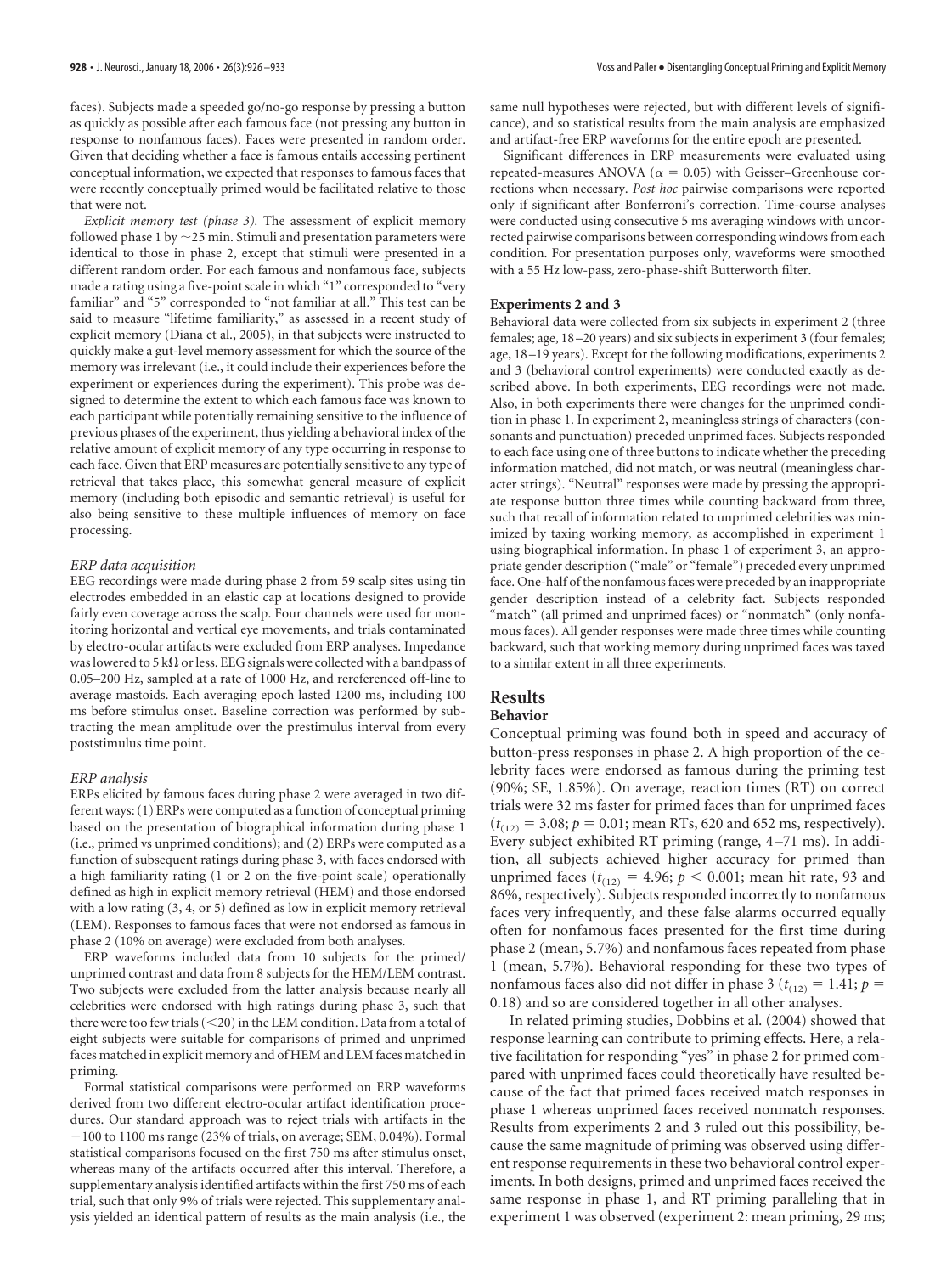

**Figure 2.** ERPs elicited by famous faces during the priming test.  $a$ , ERPs for primed and unprimed conditions ( $n = 10$ ) and HEM and LEM conditions ( $n = 8$ ) at frontal (slightly posterior to Fz) and parietal (Pz) midline locations. Significant pairwise differences for 5ms windows are indicated by black bars below each axis. The assignment of famous facesto primed and unprimed conditions was counterbalanced across subjects, such that reliable differences cannot be attributed to the specific faces used in each condition. *b*, Topographic maps of mean ERP differences between primed versus unprimed and HEM versus LEM conditions averaged over two time intervals. The three electrode regions for formal analyses are indicated in the explicit memory 250 –500 ms map: frontal and posterior regions by large dots (16 and 18 electrodes, respectively); middle region by small dots (18 electrodes).  $c$ , ERPs from the same two locations as in  $a$  for the primed/unprimed contrast for HEM faces only ( $n = 8$ ) and for the HEM/LEM contrast for unprimed faces only (*n* 8). *d*, Topographic maps of mean ERP differences for the corresponding two contrasts from *c* averaged over two time intervals.

 $t_{(5)} = 2.48; p = 0.0557;$  experiment 3: mean priming, 27 ms;  $t_{(5)} =$  $3.33; p = 0.021$ .

Presentation of biographical information in phase 1 also influenced explicit memory performance in phase 3; small differences in mean explicit memory ratings on the five-point scale were observed (2.09 vs 2.37 for primed and unprimed faces, respectively;  $t_{(12)} = 5.63$ ;  $p = 0.001$ ). Nonfamous faces engaged very little explicit retrieval compared with celebrities (4.52 vs 2.23 for nonfamous and famous faces, respectively;  $t_{(12)} = 17.7; p <$ 0.001). The priming manipulation in phase 1 can thus be said to have influenced both implicit and explicit memory; nevertheless, neural correlates of conceptual priming and explicit memory can be derived selectively by virtue of analyses that take both types of behavioral memory measures into account.

An additional analysis established the feasibility of planned ERP comparisons. An ERP contrast between priming and explicit memory would only be meaningful to the extent that primed faces were not all rated as highly familiar and unprimed faces were not all rated as less familiar. Indeed, large numbers of both primed and unprimed faces were included in the HEM condition (an average of 56% primed faces and 44% unprimed faces) and likewise for the LEM condition (an average of 42% primed faces and 58% unprimed faces).

#### **ERPs during phase 2**

ERPs were found to be more positive for primed than unprimed famous faces from  $\sim$ 250 to 550 ms and more positive for HEM than LEM faces from  $\sim$ 450 to 750 ms (Fig. 2*a*). ERPs were formally analyzed over two consecutive time intervals, 250 – 500 and 500 –750 ms, and over three regions, defined by averaging waveforms from anterior, middle, and posterior scalp locations (Fig. 2*b*). Differences in ERP amplitudes were analyzed using repeatedmeasures ANOVA with factors: condition (primed/unprimed or HEM/LEM), region (frontal/middle/posterior), and time interval (early, 250 –500 ms; late, 500 –750 ms). Comparing primed and unprimed faces yielded a significant main effect of condition ( $F_{(1,9)} = 10.04; p = 0.01$ ) and a three-way interaction  $(F_{(1,31,11.77)} = 12.12;$  $p = 0.003$ ). Comparing HEM and LEM faces also yielded a significant main effect of condition ( $F_{(1,7)} = 6.03$ ;  $p = 0.044$ ) and a three-way interaction  $(F<sub>(1.09,7.63)</sub>)$  = 13.93;  $p = 0.006$ ). *Post hoc* pairwise comparisons between conditions, run separately for each region and interval and corrected for multiple comparisons, revealed significant differences between primed and unprimed famous faces early in the

frontal region ( $t_{(9)} = 3.81$ ;  $p = 0.004$ ) and late in middle ( $t_{(9)} =$ 3.92;  $p = 0.003$ ) and posterior ( $t_{(9)} = 3.86$ ;  $p = 0.004$ ) regions. In contrast, HEM/LEM differences were significant late in middle  $(t_{(7)} = 5.61; p < 0.001)$  and posterior  $(t_{(7)} = 5.89; p < 0.001)$ regions.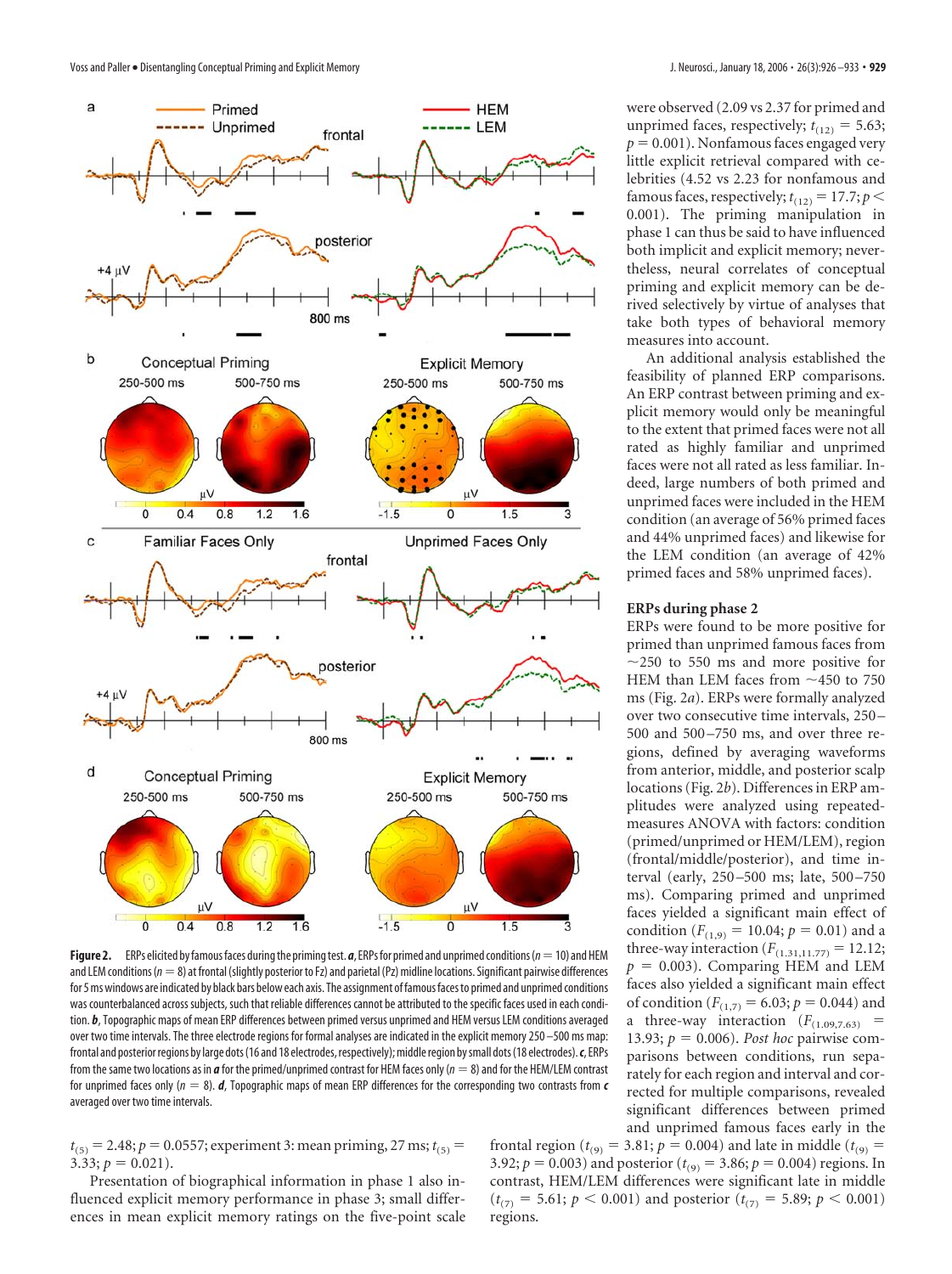Figure 2*b* shows topographies of ERP differences between conditions averaged over the same two time intervals. Priming differences appeared in the early interval as a relative positivity maximal over frontal locations and in the late interval as a positivity over posterior locations. Explicit memory differences appeared as a positivity localized to posterior locations and maximal in the late interval. A direct test of the differential sensitivity of the early frontal positivity to the two manipulations was conducted. Frontal amplitude differences over the 250 –500 ms interval were significantly greater for the priming contrast compared with the explicit memory contrast (mean difference, 1.26 vs  $-0.05 \mu$ V, respectively;  $F_{(1,16)} = 4.64; p = 0.04$ .

Given that exactly this kind of early frontal ERP difference has been hypothesized to reflect conceptual priming (Yovel and Paller, 2004), we analyzed correlations between each subject's RT measure of conceptual priming and the amplitude of the early frontal positivity in the primed/unprimed contrast. ERPs were measured in each subject by selecting the electrode showing the greatest priming difference at 250 –500 ms within the frontal region. An extremely strong correlation was found between this ERP measure and the magnitude of priming ( $r^2_{(8)} = 0.77; p <$ 0.001). In contrast, the maximum amplitude difference in the late interval (measured at the location showing the largest difference at middle and posterior regions during this interval) was not correlated with priming magnitude ( $r^2$ <sub>(8)</sub> = 0.03;  $p = 0.64$ ).

In a complementary analysis, we found that explicit memory was related to late posterior ERP differences but not to the early frontal positivity. The mean difference in familiarity rating was computed between primed and unprimed conditions. This behavioral measure of the influence of the priming manipulation on explicit memory was marginally correlated with the maximum primed/unprimed amplitude difference in the late interval at middle and posterior regions ( $r^2_{(8)} = 0.44; p = 0.052$ ), whereas it was not correlated with the early frontal positivity ( $r^2_{(8)} = 0.04$ ;  $p = 0.61$ ).

ERP correlates of conceptual priming and explicit memory clearly differed in topography (Fig. 2*b*). This impression was substantiated by a significant condition-by-region interaction  $(F_{(2,48)} = 5.14; p = 0.001)$  in a comparison between ERPs averaged over each of the three regions and subjected to amplitude normalization using the root-mean-square procedure (Mc-Carthy and Wood, 1985).

The time course of these effects was analyzed using consecutive 5 ms intervals for data from the frontal and posterior electrode locations shown in Figure 2*a*. Differences pertaining to priming were reliable at the frontal electrode primarily from 300 to 350 ms and again from 425 to 475 ms and at the posterior electrode from 425 to 475 ms. Differences pertaining to explicit memory were significant at the posterior electrode from  $\sim$ 425 to 710 ms. Therefore, the relatively large time intervals chosen for formal analyses effectively captured the between-condition differences.

Given that priming magnitude and familiarity ratings were not entirely independent, another analysis focused on differences attributable to either the priming manipulation or explicit memory with the other variable held constant. To this end, sets of primed and unprimed famous faces were identified that were matched in explicit memory [i.e., all highly familiar, rated with 1 or 2 on the five-point scale; 74% (SE, 0.05%) of primed faces and 64% (SE, 0.06%) of unprimed faces were given such ratings]. Similarly, subsets of HEM and LEM famous faces were identified that were all unprimed. ERPs to primed and unprimed faces matched in explicit memory and to HEM and LEM faces matched

in priming were thus computed (Fig. 2*c*,*d*). The difference between explicit-memory-matched primed and unprimed faces was a relative frontal positivity for primed from 300 to 550 ms. In contrast, the ERP difference between priming-matched HEM and LEM faces was a relative posterior positivity for HEM from 450 to 750 ms. Pairwise comparisons indicated that the priming difference was significant early in the frontal region ( $t_{(7)} = 4.36$ ;  $p = 0.0033$ , whereas the explicit-memory difference was significant late in middle ( $t_{(7)} = 4.98; p = 0.0016$ ) and posterior ( $t_{(7)} =$ 4.31;  $p = 0.0035$ ) regions.

The procedures used here to elicit conceptual priming succeeded because subjects were already knowledgeable about the biographical information presented. However, some of the biographical cues were not person specific, in that they could apply to several different celebrities, and some were not known to some subjects. Nonetheless, the significant results found using both behavioral and electrophysiological measures confirm that the procedure in phase 1 successfully prompted differential processing of conceptual information associated with primed versus unprimed celebrities. Moreover, ERP priming effects could also be observed when short-lag priming was produced using conceptually related famous faces or names (Schweinberger, 1996), but priming at the delays used here entails different memory processing than when the primed information remains at the focus of attention when the target item appears.

Because ERPs associated with conceptual priming in experiment 1 were maximal over frontal electrodes, special consideration of possible electro-ocular artifacts is warranted. If this frontal ERP positivity was based on residual artifact, a relative negativity for the same contrast would be expected at electrodes positioned below each eye. Instead, ERPs at these electrodes were slightly more positive for primed compared with unprimed faces in the interval from 250 to 500 ms (0.41 and 0.22  $\mu\mathrm{V}$  at left and right electrodes, respectively). Thus, frontal ERP correlates of conceptual priming can be attributed to brain activity rather than to electro-ocular artifact.

## **ERP correlates of episodic familiarity**

ERP correlates of explicit memory identified by the HEM/LEM contrast could index a combination of explicit memory processes, including recollection or familiarity for phase 1 episodes, retrieval of semantic information acquired before the experiment, and recollection or familiarity for relevant preexperimental episodes. Accordingly, we cannot determine how much of the HEM/LEM contrast reflects pure familiarity. Neural responses to famous faces may generally include retrieval beyond familiarity to the extent that people tend to recall biographical information when seeing the face. Indeed, when people view well known celebrities, as in phase 2, recall of pre-experimental information may be virtually impossible to exclude. With nonfamous faces, however, pure familiarity experiences can be identified using variants of the "remember"/"know" procedure (Tulving, 1985; Gardiner and Java, 1991), in which subjects introspect about their memory experiences to determine whether episodic information is recollected.

In a previous experiment (Yovel and Paller, 2004), we succeeded in characterizing neural correlates of pure familiarity with faces. Subjects first viewed novel faces presented with unique person-specific information (an occupation) in a study phase. Faces presented for recognition judgments in a test phase were endorsed with episodic recollection (remembering the face along with contextual or episodic information) or with episodic familiarity (endorsing the face as old but failing to remember the as-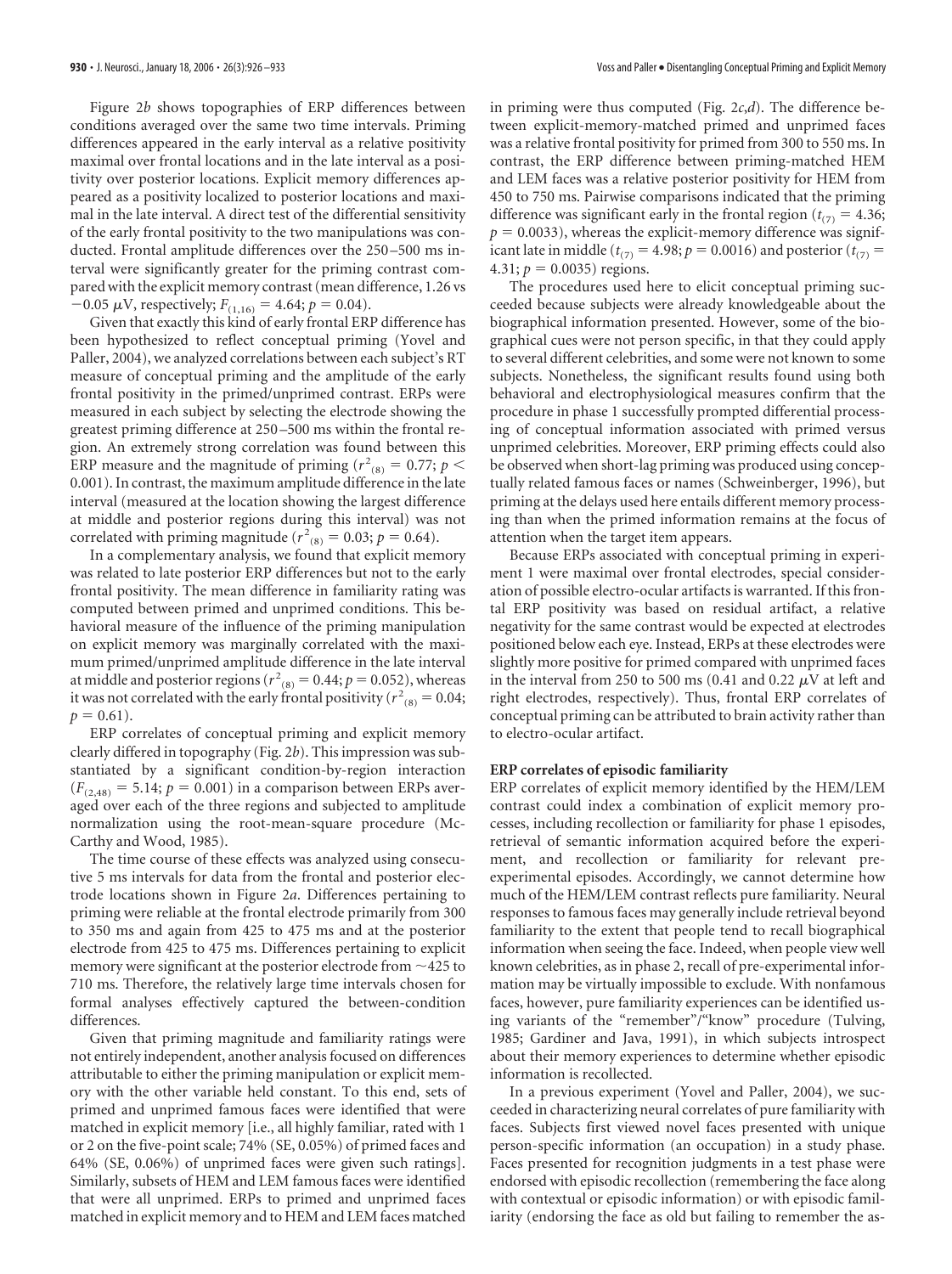

Figure 3. ERPs elicited by nonfamous faces to produce neural correlates of pure familiarity, shown in the same format as in Figure 2. Results were reported in detail by Yovel and Paller (2004). *a*, ERPs for faces recognized with pure familiarity and new faces at electrode locations matching those displayed in Figure 2 (top, Fz; bottom, Pz). *b*, Topographic maps of mean ERP differences based on the ERPs in *a* and averaged over two time intervals. These results show that neural correlates of pure familiarity bear a strong similarity to neural correlates of explicit memory for famous faces (Fig. 2, right).

sociated occupation and failing to recollect any specific episodic information). Figure 3 shows ERP waveforms and difference topographies associated with this experience of recognizing faces with pure familiarity, using the same format as in Figure 2 so as to allow a direct juxtaposition between the ERP results of Yovel and Paller (2004) and ERP results from the present experiment. Importantly, ERP correlates of pure familiarity were nearly identical in timing and topography to ERP correlates of explicit memory, as observed in the HEM/LEM contrast and, to a lesser extent, in the primed/unprimed contrast of the present experiment (Fig. 2). Notably, the ERP correlate of episodic familiarity (Fig. 3) did not include any sign of the early frontal component associated with conceptual priming in the present experiment.

# **Discussion**

We characterized neural correlates of an implicit memory phenomenon, conceptual priming, using famous faces in a novel behavioral paradigm. Distinct ERPs were associated with conceptual priming versus explicit memory. Because these two contrasts were derived from the same data, the possibility that observed differences merely reflect confounding task differences can be dismissed. Direct neural comparisons between conceptual priming and explicit memory, as achieved in the current experiment, have not been made before. This electrophysiological analysis, together with previous ERP findings, thus provided valid insights into the two types of memory.

Priming was observed in every individual tested in the form of faster and more accurate responses to primed than to unprimed famous faces. Perceptual priming was presumably matched between the primed and unprimed conditions, given that each face appeared three times in phase 1. Moreover, possible differences in attentional focus or elaborative processing between primed and unprimed faces would not influence perceptual priming, given our previous demonstration of equivalent perceptual priming under such contrasts (Paller et al., 1999). The priming effects thus belong soundly in the category of conceptual priming.

The frontal positivity found in the priming contrast at 250 – 500 ms was taken as an ERP correlate of conceptual priming (the effect can also be considered an amplitude reduction in frontal N400 potentials). In contrast, explicit memory was associated with a posterior positivity at 500 –750 ms. Given that late posterior potentials were also apparent in the primed/unprimed comparison (albeit with smaller amplitudes), one might ask whether the posterior potentials are actually the electrophysiological correlates of conceptual priming. Several arguments suggest not. First, given that the priming manipulation influenced explicit memory, as shown behaviorally in phase 3, a greater degree of explicit retrieval was likely engaged in phase 2 for some primed faces compared with unprimed faces. The primed/unprimed and HEM/LEM contrasts could thus be expected to share ERP correlates of explicit retrieval (i.e., the late posterior positivity). Second, RT indices of conceptual priming correlated with early frontal amplitude differences but not with late posterior amplitude differences. The extent to which the priming manipulation influenced episodic memory was correlated with late posterior amplitude differences and not with early frontal amplitude dif-

ferences. Furthermore, an analysis of the primed/unprimed contrast restricted to the most well known celebrities yielded only the early frontal effect. We thus conclude that conceptual priming and explicit memory occurred in conjunction with distinct electrical signals.

The explicit memory test used did not provide a process-pure measure of familiarity but rather was meant to index memory for celebrity faces from any source, whether or not the source was also retrieved. If, instead, subjects had been directed to one source only, phase 1 experiences, behavioral measures would have more specifically reflected episodic memory, but this tactic would be problematic because neural measures would likely be contaminated by recall of portions of the extensive pre-experimental knowledge available concerning these celebrities. Fortunately, evidence already available (Fig. 3) showed that pure familiarity experiences provoked by repeated faces were associated with late posterior potentials (Yovel and Paller, 2004). In general, late posterior potentials of the sort elicited in association with explicit memory in the present experiment have been ubiquitously related to episodic memory (Friedman and Johnson, 2000; Mecklinger, 2000; Paller, 2000; Rugg and Allan, 2000). Explicit memory for faces is apparently associated with late, posterior potentials both (1) when retrieval induced by famous faces includes episodic and semantic knowledge (Fig. 2) and (2) when retrieval induced by nonfamous faces is restricted so as to support pure-familiarity experiences (Fig. 3).

ERP recordings provide a temporal resolution ideal for examining rapid processing responsible for memory, but they are chiefly sensitive to synchronized postsynaptic potentials generated by neurons situated in a geometric orientation suitable for producing electrical potentials at the scalp. Functional magnetic resonance imaging (fMRI) is subject to different sorts of bias. In fMRI investigations of conceptual priming, frontal and inferior temporal cortices have been implicated, although none of these studies used facial stimuli (Thompson-Schill et al., 1999; Buckner et al., 2000; Wagner et al., 2000). One study contrasted brain networks associated with conceptual priming versus explicit memory with words (Donaldson et al., 2001). Because the explicit-memory network did not include as a subset the network associated with conceptual priming, results were used to argue that explicit retrieval did not depend on a contribution from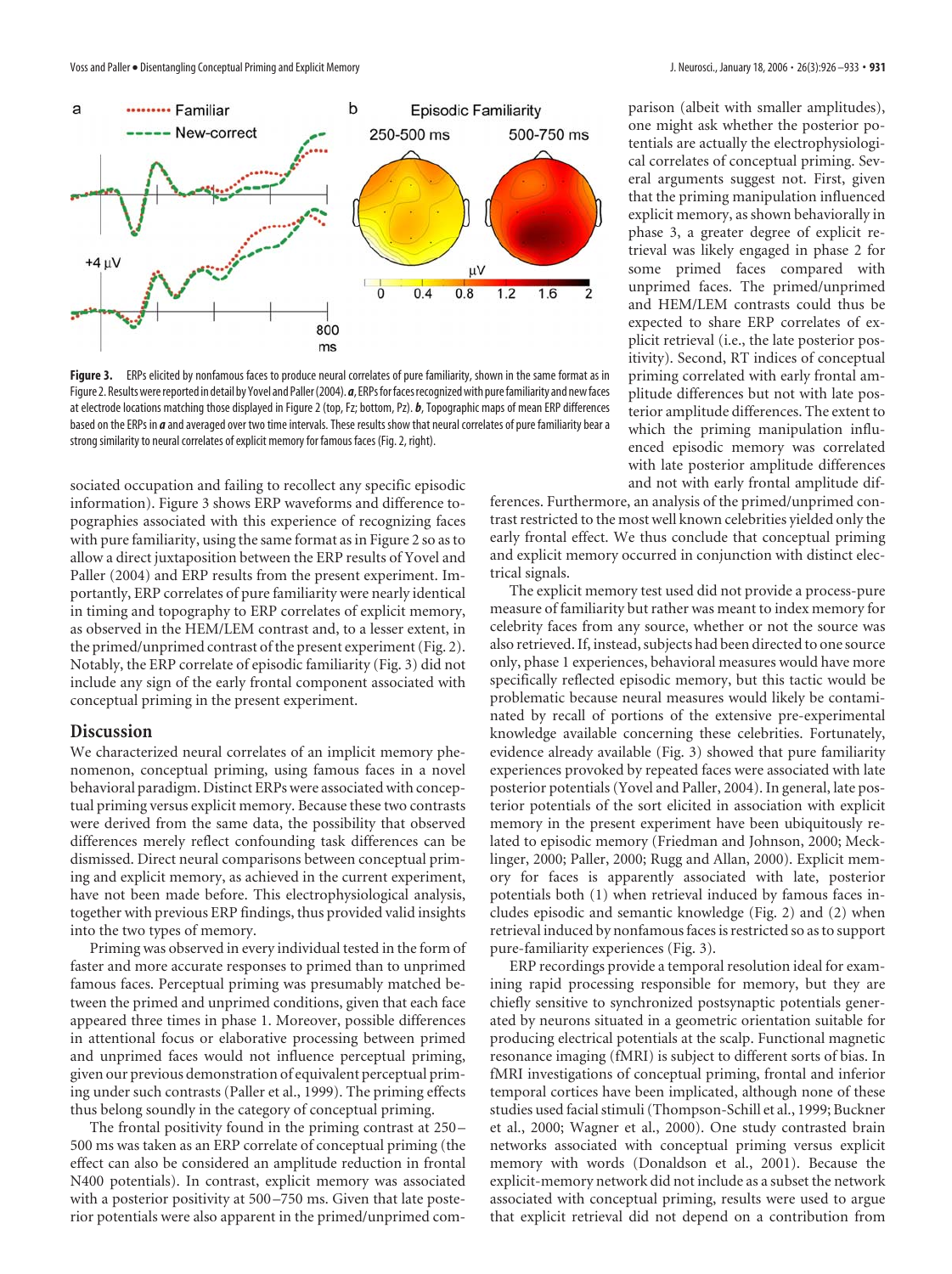implicit memory. Given that separate tasks were used (abstract/ concrete judgments vs old/new recognition), the pattern of activations could conceivably reflect different task demands per se. Nonetheless, the argument that conceptual priming and explicit memory operate independently is strengthened by the current results, which were not subject to this limitation.

The present results also converge with dissociations observed in amnesia when conceptual priming is spared despite severely impaired explicit memory for learning episodes (Graf et al., 1985; Vaidya et al., 1995; Keane et al., 1997; Levy et al., 2004). Here, the neural signature of conceptual priming did not appear to precede ERP correlates of explicit memory for faces (Fig. 2) or of pure familiarity for faces (Fig. 3). Together, these findings from patients and healthy individuals are consistent with the hypothesis that conceptual priming and explicit memory rely on distinct neural processes.

The present results also have implications for understanding recollection and familiarity. Medial temporal structures have been differentially related to recollection and familiarity in animals (Brown and Aggleton, 2001; Fortin et al., 2004), and similar distinctions have been supported using fMRI in humans. Hippocampal and parahippocampal activity seems critical for recollection, whereas familiarity is associated with perirhinal activity (Brewer et al., 1998; Eldridge et al., 2000; Yonelinas et al., 2001; Davachi et al., 2003; Henson et al., 2003; Ranganath et al., 2004). However, fMRI data have not conclusively shown that mutually exclusive neural processes are responsible for recollection and familiarity.

In ERP studies, late positive potentials with a posterior topography are consistently found in association with recollection, whereas ERP analyses of familiarity are more controversial. Some findings suggest that neural correlates of recollection and familiarity differ quantitatively, with similar timing and topographic characteristics (Smith, 1993; Trott et al., 1999; Yovel and Paller, 2004). Results from several other ERP experiments, however, have been taken as support for the notion that familiarity relies on mechanisms independent from recollection. In these studies (Düzel et al., 1997; Rugg et al., 1998; Tendolkar et al., 1999; Curran, 2000; Mecklinger, 2000; Tsivilis et al., 2001; Curran and Cleary, 2003), familiarity for verbal items was putatively associated with reduced frontal negativity at 300 –500 ms. When words or namable pictures are used to assess neural correlates of familiarity, stimulus repetition inevitably results in conceptual priming in addition to episodic memory [e.g., words altered in plurality from study to test are not just familiar, as assumed by Curran (2000), but are also conceptually primed]. It is thus crucial in such studies to disentangle familiarity and conceptual priming before claims regarding neural correlates of either type of memory can be confirmed. Indeed, we propose that putative neural correlates of familiarity appearing as reduced frontal negativities may actually reflect conceptual priming.

Results presented here provide additional evidence against the hypothesis that reductions in frontal N400 potentials reflect familiarity. By disentangling explicit memory and conceptual priming for faces, we showed that reductions in frontal N400 potentials were strongly associated with conceptual priming. This outcome is in accord with the previous proposal (Olichney et al., 2000) that preserved N400 reductions with word repetition in amnesic patients reflected spared conceptual priming. With nonfamous faces, pure familiarity was indexed by posterior positive potentials and recollection by similar but larger potentials, and neither by reductions in N400 amplitude (Yovel and Paller, 2004). In another experiment, divided attention reduced behavioral measures of recollection and familiarity for words as well as late posterior ERP effects, whereas no influence of divided attention on frontal N400 amplitudes was found (Curran, 2004). Given these arguments, previous hypotheses linking frontal N400 effects to familiarity should be reconsidered in light of our alternative interpretation.

In conclusion, a pervasive challenge for characterizing implicit or explicit memory processes independently is that these phenomena tend to co-occur. Explicit retrieval often occurs, even if unintentionally, during implicit memory tests (Schacter and Buckner, 1998), thus posing difficulties for the identification of valid neural correlates of memory functions. Our use of behavioral measures of both types of memory allowed us to isolate electrophysiological signals corresponding to conceptual priming and explicit memory, and striking temporal and topographic differences were observed. These findings thus constitute a neural dissociation between conceptual priming and explicit memory. In addition, these distinct electrophysiological correlates of memory are consistent with two more speculations: (1) that neural processing responsible for priming in the conceptual domain occurs before that supporting explicit memory; and (2) that this fluent conceptual processing does not make a significant contribution to explicit memory, at least in some situations. The venerable distinction between implicit memory and explicit memory, which came to prominence because of neuropsychological analyses of amnesic patients, receives additional support from our analyses of ERP recordings in healthy brains precisely where support is currently needed, at the controversial border between conceptual priming and familiarity.

## **References**

- Brewer JB, Zhao Z, Desmond JE, Glover GH, Gabrieli JD (1998) Making memories: brain activity that predicts how well visual experience will be remembered. Science 281:1185–1187.
- Brown MW, Aggleton JP (2001) Recognition memory: what are the roles of the perirhinal cortex and hippocampus? Nat Rev Neurosci 2:51–61.
- Buckner RL, Koutstaal W, Schacter DL, Rosen BR (2000) Functional MRI evidence for a role of frontal and inferior temporal cortex in amodal components of priming. Brain 123:620 –640.
- Cermak LS, Hill R, Wong B (1998) Effects of spacing and repetition on amnesic patients' performance during perceptual identification, stem completion, and category exemplar production. Neuropsychology 12:65–77.
- Curran T (2000) Brain potentials of recollection and familiarity. Mem Cognit 28:923–938.
- Curran T (2004) Effects of attention and confidence on the hypothesized ERP correlates of recollection and familiarity. Neuropsychologia 42:1088 –1106.
- Curran T, Cleary AM (2003) Using ERPs to dissociate recollection from familiarity in picture recognition. Brain Res Cogn Brain Res 15:191–205.
- Davachi L, Mitchell JP, Wagner AD (2003) Multiple routes to memory: distinct medial temporal lobe processes build item and source memories. Proc Natl Acad Sci USA 100:2157–2162.
- Diana RA, Vilberg KL, Reder LM (2005) Identifying the ERP correlate of a recognition memory search attempt. Brain Res Cogn Brain Res 24:674 –684.
- Dobbins IG, Schnyer DM, Vergaellie M, Schacter DL (2004) Cortical activity reductions during repetition primary can result from rapid response learning. Nature 428:316 –319.
- Donaldson DI, Petersen SE, Buckner RL (2001) Dissociating memory retrieval processes using fMRI: evidence that priming does not support recognition memory. Neuron 31:1047–1059.
- Düzel E, Yonelinas AP, Mangun GR, Heinze HJ, Tulving E (1997) Eventrelated brain potential correlates of two states of conscious awareness in memory. Proc Natl Acad Sci USA 94:5973–5978.
- Eldridge LL, Knowlton BJ, Furmanski CS, Bookheimer SY, Engel SA (2000) Remembering episodes: a selective role for the hippocampus during retrieval. Nat Neurosci 3:1149 –1152.